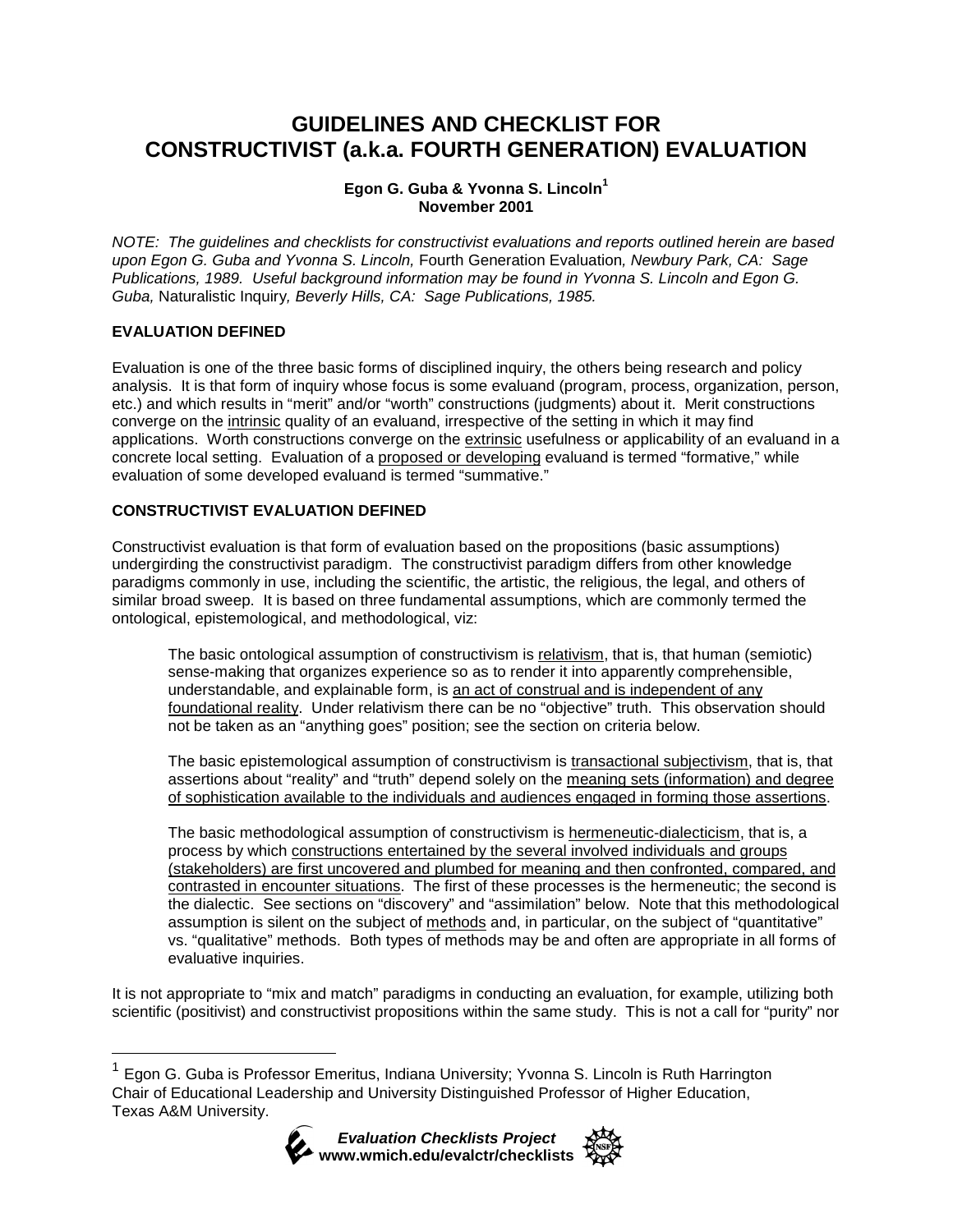is it intended to be exclusionary. It is simply a caveat that mixing paradigms may well result in nonsense approaches and conclusions.

# **THE TWO PHASES OF CONSTRUCTIVIST EVALUATION: DISCOVERY AND ASSIMILATION**

The discovery phase of constructivist evaluation represents the evaluator's effort to describe "what's going on here," the "here" being the evaluand and its context. The discovery phase may not be needed (or may be needed only minimally) if there is a preexisting construction or constructions relating to the evaluand on which to build (e.g., from a prior evaluation or from a project proposal), that is, some meanings (information) and some level of sophistication in their interpretation are already available. There are many ways in which the discovery question can be answered, depending on what specific relevant and preexisting constructions are brought to the inquiry by the evaluator and by local informants and respondents. Discoveries are themselves semiotic organizations, i.e., mental constructions. CAVEAT: If the preexisting constructions are drawn from sources external to the subject evaluation, and in particular from the professional literature, care must be taken to assess their paradigmatic bases; if those bases are not constructivism, serious disjunctions could easily be overlooked. So, for example, drawing data from a study cast in positivist terms imbues those data with a truth value, a hard and fast character, which in constructivist terms they do not deserve. Within a constructivist framework those same data are seen as variable and transformable, depending on the view of the constructor. To use those positivist data within a constructivist evaluation undermines the essence of the evaluation. Authors of evaluation literature, including evaluation reports, that are based on constructivist principles will almost certainly make their intent plain. In other cases the appearance of key concepts such as generalizability, objectivity, proof, and the like, typical of positivism and other nonconstructivist approaches, may be key signals as to the intent of the author.

The assimilation phase of constructivist evaluation represents the evaluator' s effort to incorporate new discoveries into the existing construction or constructions (or, if the new discovery is sufficiently different from or in conflict with the existing construction or constructions, replacing them) so that the "new" (more informed and sophisticated) construction will fit (subsume older and newer meanings, work (explain what happens), demonstrate relevance (enable the core problems to be resolved, ameliorated, or better defined), and exhibit modifiability (be itself open to change).

Discovery and assimilation are not necessarily sequential processes, but may overlap or be carried out in parallel.

#### **THE PROCESS OF CONSTRUCTIVIST EVALUATION: RESPONSIBILITIES OF THE CONSTRUCTIVIST EVALUATOR**

Constructivist evaluation is a process for doing evaluation that meets two conditions: It is organized by the claims, concerns, and issues of stakeholding audiences, and it utilizes the methodology of the constructivist paradigm. Given that mandate, it is possible to list the nine major responsibilities that the constructivist evaluator must discharge. He or she must:

 1. Identify the full array of stakeholders who are at risk by virtue of the stakes they hold in the entity being evaluated. Such stakes may include but not be limited to money, status, power, face, opportunity, or other coin; those stakes are determined by and defined by the stakeholders (in their own terms) and not only by the evaluator or the client seeking the evaluation (although they too are stakeholders and may identify their own stakes and definitions). Negative stakes may include possible exploitation, disempowerment, and disenfranchisement. Stakeholders are entitled to receive and evaluate in their own terms all information that the evaluation may disclose. In the subsequent hermeneutic/dialectic process, the several stakes entering into the evaluation mix are assessed and refined in the effort to come as close as possible to negotiated agreement. It is the evaluator's responsibility to seek out all stakeholders, including even those who may wish to maintain low visibility or to absent themselves entirely.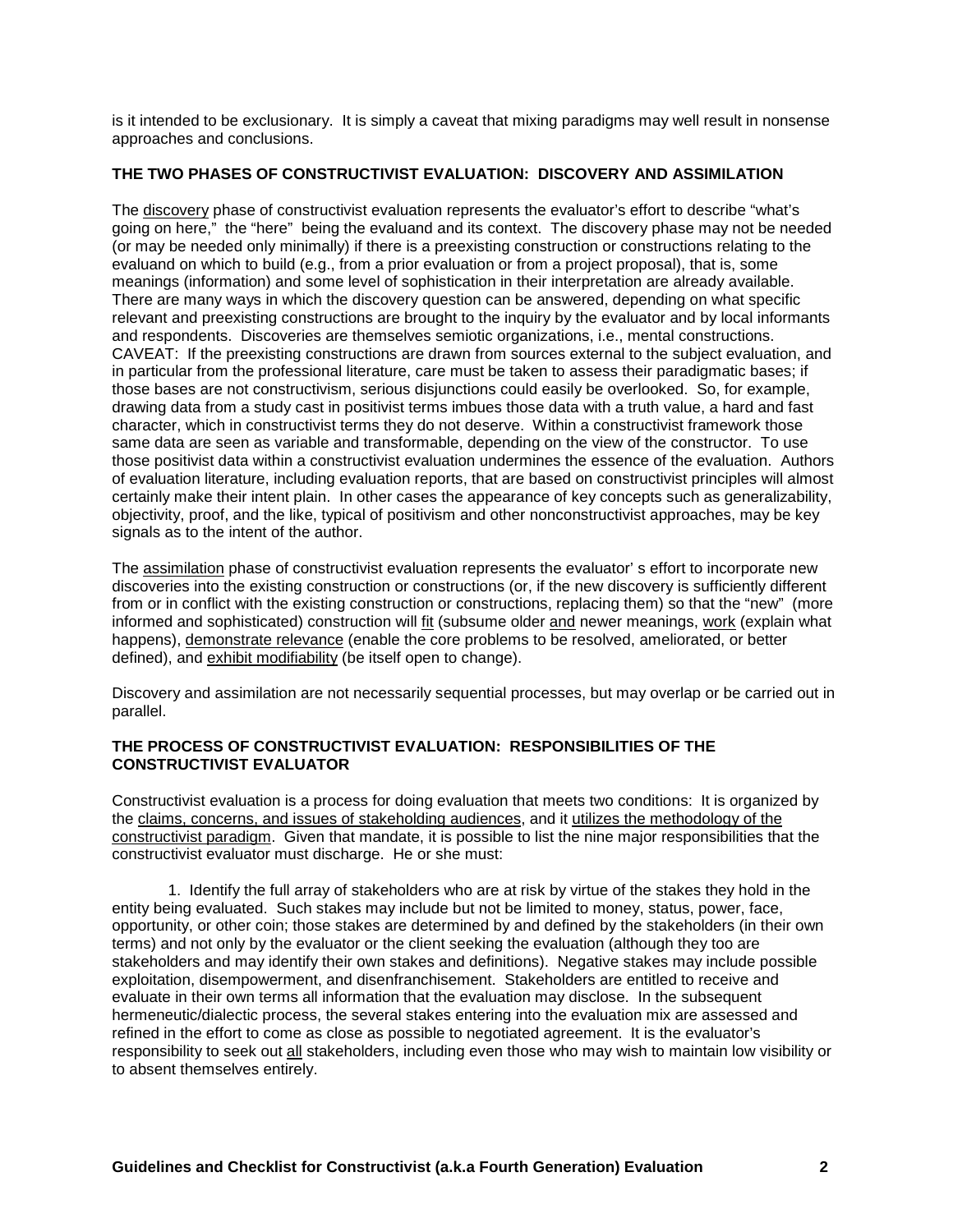2. Elicit from the stakeholder groups their constructions about the form and process of the evaluand and the range of claims, concerns, and issues they wish to raise in relation to it. The initial list may be rearranged, deleted, or have additions made as the evaluation proceeds.

 3. Provide a context and a methodology (the hermeneutic/dialectic) through which different constructions of the evaluand, and different claims, concerns, and issues, can be understood, subjected to critique, and taken into account. The process is first carried out within specific stakeholder groups; then the products of these intragroup negotiations (defined constructions, claims, concerns, and issues) are further negotiated in hermeneutic circles that cut across stakeholder groups, if necessary, in dialogic, adversarial, or confrontational settings.

 4. Generate consensus with respect to as many constructions, and their related claims, concerns, and issues, as possible. Consensus should first be sought on an intragroup basis and then on an intergroup basis. If consensus can be achieved with respect to an item, it can be eliminated from further discussion, but retained for further action (and inclusion in the evaluation report) if there is agreement on that action.

 5. Prepare an agenda for negotiation on items about which there is no, or incomplete, consensus. Failure to reach consensus implies the continuation of competing constructions, which disjunction(s) can be ameliorated only through the introduction of new information or an increase in the level of analytic sophistication. The evaluator's task is to identify the information needed. Because more information may be required than it is possible to obtain, given time and/or resource constraints, the evaluator must devise some means (preferably also through a hermeneutic/dialectic process) for prioritizing the unresolved items. Stakeholder inputs are essential in this determination, lest this need be taken as an opportunity to disempower selected stakeholders.

 6. Collect and provide the information called for in the agenda for negotiation. The provision of needed information cannot be guaranteed, but the evaluator must make every good faith effort to do so. Further, if stakeholders lack the sophistication to deal with obtained information, training must be provided, arranged by the evaluator.

 7. Establish and mediate a forum of stakeholder representatives in which negotiation can take place. Unresolved differences in constructions, as well as unresolved claims, concerns, and issues, are reviewed in light of the new information and/or level of sophistication, in the hope that their number can be reduced. It is likely that some items will remain unresolved, thereby setting the stage for another, later round of evaluation activity. Outcomes of this forum must include action steps if the negotiation is to be regarded as successful.

 8. Develop a report, probably several targeted reports, that communicate to each stakeholder group any consensus on constructions and any resolutions regarding the claims, concerns, and issues that they have raised (as well as those raised by other groups that appear relevant to that group). The most useful form for such report(s) is the case study, which may provide the vicarious experience needed to influence stakeholder constructions. (See below for additional observations on the reporting process.)

 9. Recycle the evaluation to take up still unresolved constructions and their attendant claims, concerns, and issues. New aspects may be explored that have emerged on the basis of the first-round evaluation. Constructivist evaluations are never completed; they pause until a further need or opportunity for review and reassessment emerges.

#### **CONTRACTING FOR A CONSTRUCTIVIST EVALUATION**

It is prudent to initiate a contract for an evaluation of any sort, but especially so for a constructivist evaluation, since this form is neither widely known nor commonly understood. A contract should be drawn that protects both the client from evaluator misrepresentation or malpractice and the evaluator from client misunderstanding or misexpectation. Such a contract should cover the following points at a minimum (other stipulations may be added as seems appropriate in the actual situation).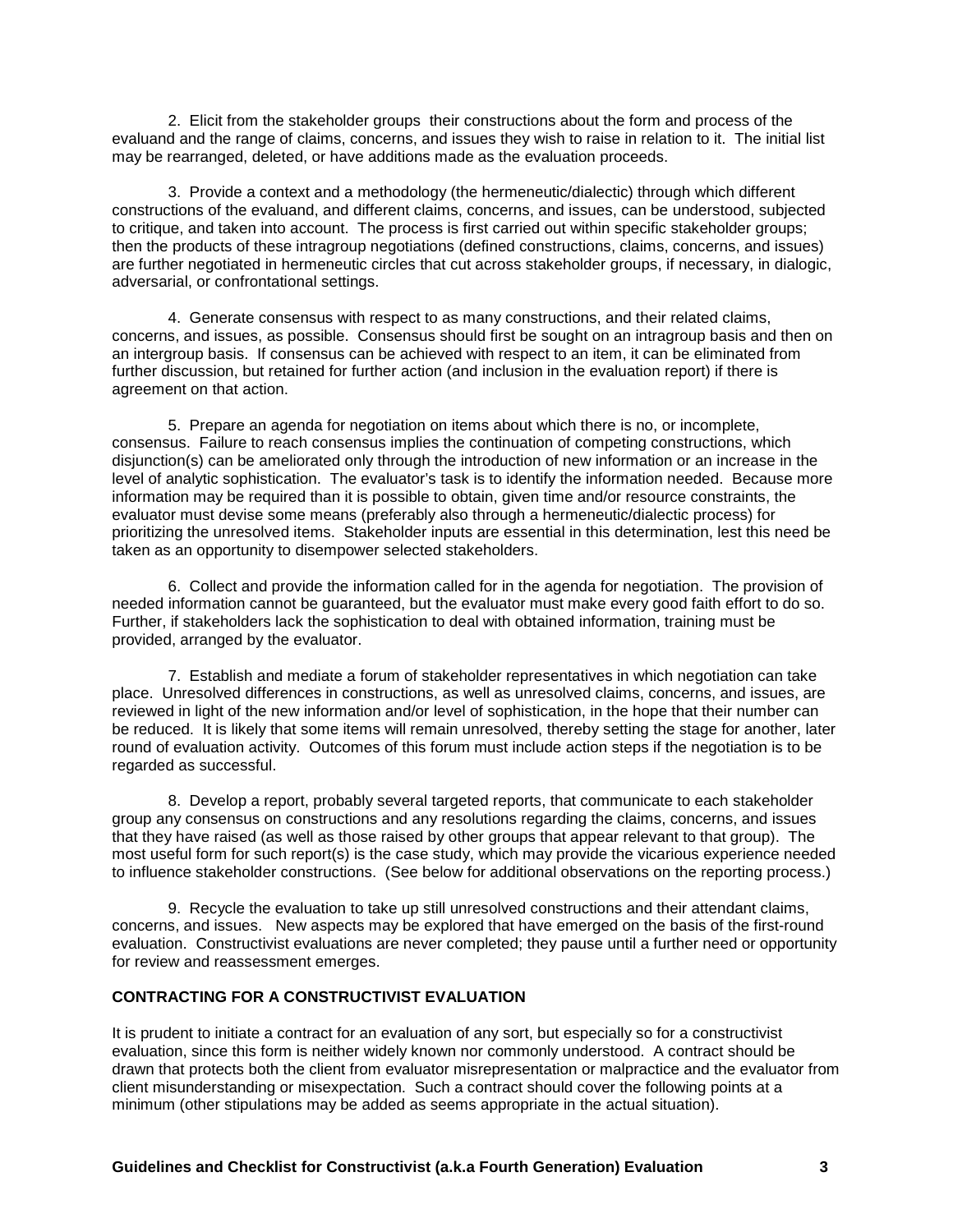1. Identification of the client or sponsor of the evaluation. Stakeholders in an evaluation are entitled to know who the client or sponsor is since that position clearly represents a priori power and vested interests.

 2. Identification of the evaluand (the entity to be evaluated). The construction held by the client or sponsor is at best an initial form that is likely to evolve into a series or progression of constructions that emerge.

 3. A statement of purpose for the evaluation: formative/merit, formative/worth, summative/merit, summative/worth, or some combination of these forms.

 4. A statement of agreement from the client or sponsor particularly, but also from stakeholder groups, to adhere to the "Conditions for a Productive Hermeneutic/Dialectic." These include a commitment from all parties to work from a position of integrity (always recalling that false commitments can be and sometimes are made), minimal competence on the part of all parties to communicate (a condition that may exclude children, the mentally handicapped, and psychotic or self-deluded personalities), a willingness to share power, a willingness to consider change, a willingness to reconsider one's own value positions, and a willingness to commit the time and energy needed.

 5. A statement of intent from the evaluator with respect to stakeholding audiences. If stakeholder claims, concerns, and issues (including those of the client or sponsor) are to serve as the focus for the evaluation, it is clearly necessary to identify, seek out, and involve all relevant stakeholders. The search for stakeholders should continue throughout the period of the evaluation, since it is highly unlikely that all stakeholders will be known at the onset of the evaluation. Some stakeholders may refuse to participate, for example, because they fear to make their positions known because of retaliation from more powerful groups. In those cases the evaluator must make every effort to construct their likely positions from whatever sources may be available, e.g., other knowledgeable informants, existing documents, residues from earlier actions such as legal cases, and the like.

 6. A brief description of the methodology to be used. The contract should also note and make provision for an emergent evaluation design, particularly since clients are likely to assume that an a priori and thereafter fixed design can be devised. The hermeneutic/dialectic methodology employed in constructivist evaluations clearly militates against that possibility.

 7. A guarantee of access to records, documents, and respondents. This guarantee must take account of legal protections where they exist and must provide for procedures to be followed in the event that access becomes blocked.

 8. A statement of the evaluator's intent to guarantee confidentiality and anonymity of information sources insofar as that can be legally accomplished. It should be noted that an evaluator does not enjoy special privilege as does, for example, an attorney, clergyman, or physician.

 9. A description of the reporting modes to be utilized. The case report is the preferred mode. The purposes of the case report include providing thick description, giving vicarious experience, serving as a metaphoric springboard (a form of naturalistic generalization), and challenging constructions of various stakeholders in ways that lead to reassessment and reconstruction. Reports must be freely available to all stakeholder groups, and the evaluator must take the responsibility to explicate reports for those stakeholders who may lack the background, information, or sophistication to deal with them.

 10. A listing of technical specifications, including the names and background of the agents who will carry out the evaluation (allowing for additions and deletions as may be required), a tentative schedule (not a design), a budget (at all stages a good faith "best estimate"), and a listing of likely products.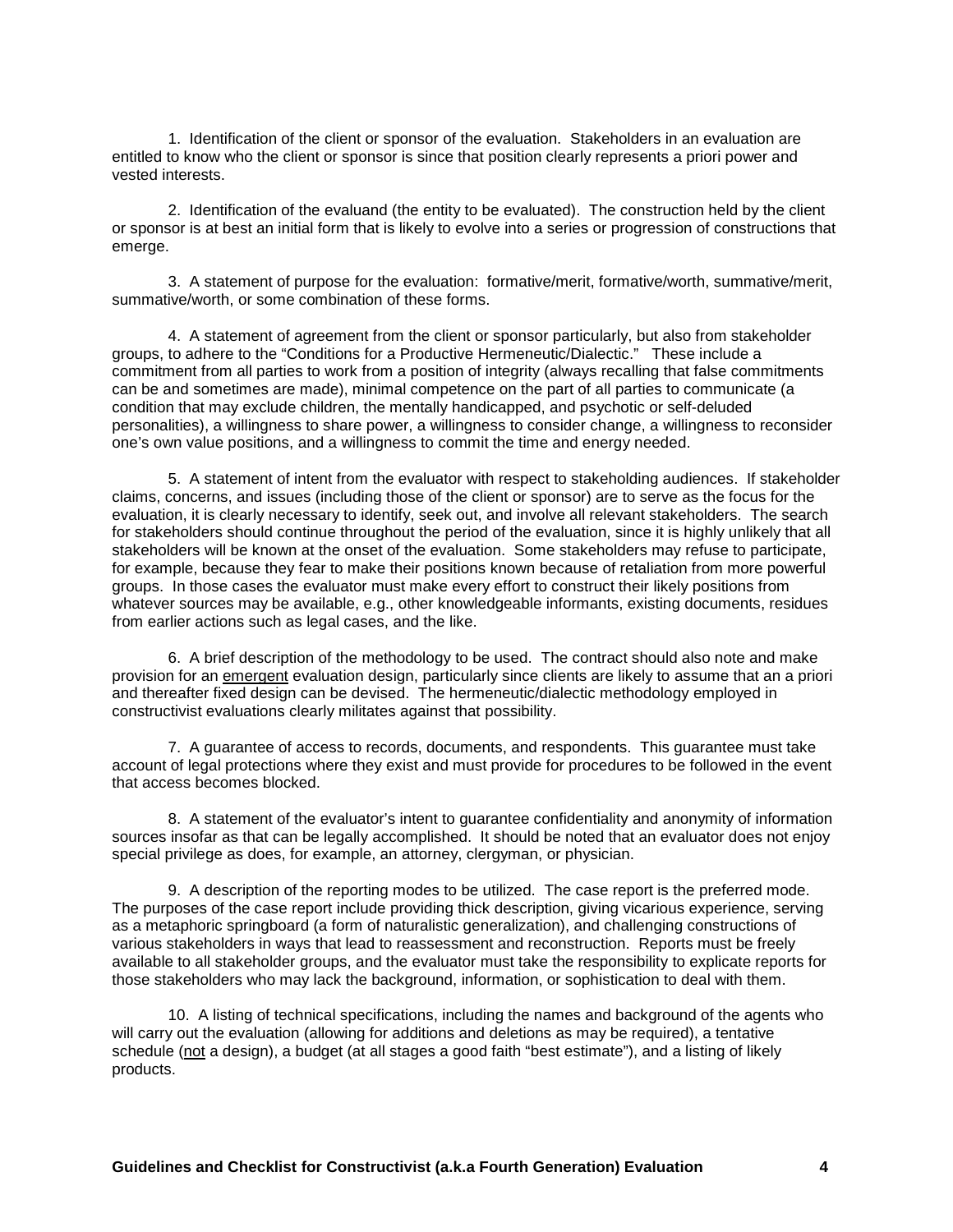#### **CONDUCTING THE CONSTRUCTIVIST EVALUATION; THE USE OF THE HERMENEUTIC/DIALETIC METHODOLOGY**

The constructivist evaluation is carried out through a series of steps which, while listed here in serial form, may well be iterative and reiterative in practice as constructions evolve and as particular claims, concerns, and issues are dealt with. The serial form below is used as a matter of convenience. The listing begins at the point at which a contract satisfactory to all parties has been agreed upon.

 1. Organizing the evaluation: Selecting the initial team of evaluators, making entree arrangements, making logistical arrangements, and assessing local political/cultural factors.

 2. Identifying stakeholders: Identifying agents commissioning and carrying out the evaluand, identifying "beneficiaries" as well as "victims" of the evaluand's action, mounting continuing search strategies for other stakeholders, assessing trade-offs and sanctions, and formalizing agreements with and among them.

 3. Developing intrastakeholder group constructions: forming multiple hermeneutic circles of 10- 12 members each representing one stakeholder audience; soliciting descriptions (constructions) of the evaluand and identifying and probing claims, concerns, and issues that emerge, culminating so far as possible in negotiated agreements on all identified.

 4. Enlarging joint intrastakeholder group constructions utilizing the evaluator's prior construction (but allotting it no special privilege), existing documentary information, interplay of in-group interview data with observational data, literature analects, and other sources found to be relevant.

 5. Sorting out constructions, claims, concerns, and issues resolved by consensus, setting these aside as possible case report components.

 6. Prioritizing unresolved items via a negotiated prioritizing process determined by and involving the stakeholder group members.

 7. Collecting additional information and adding sophistication in its use by training negotiators, seeking new information, performing special studies as needed.

 8. Preparing the agenda for negotiation by defining and elucidating competing constructions; working at illuminating, supporting, or refuting items (providing additional training as needed); and testing the agenda derived.

 9. Developing intergroup constructions. Step 8 will have resulted in a negotiated agenda for each of the several stakeholder groups. This step 9 effectively recapitulates steps 3-8 for a newly formed hermeneutic circle consisting of persons selected by the individual circles as their representatives. The result is a composite construction that includes all forms of the evaluand constructions as well as their relevant claims, concerns, and issues. It is virtually certain that some items will not have been negotiated to the satisfaction of all stakeholder groups; these are set aside for later reconsideration in a subsequent recycling .

 10. Reporting on the results for Step 9. There may be several reports tailored to the claims, concerns, and issues of specific stakeholder groups. Agreements on elements of these reports may lead to proposed action steps. The report should be aimed particularly at the stipulated purpose(s) of the evaluation, that is, formative/merit, formative/worth, summative/merit, and/or summative worth.

 11. Recycle the entire process to take particular account of elements set aside in step 9 that were irresolvable at that time.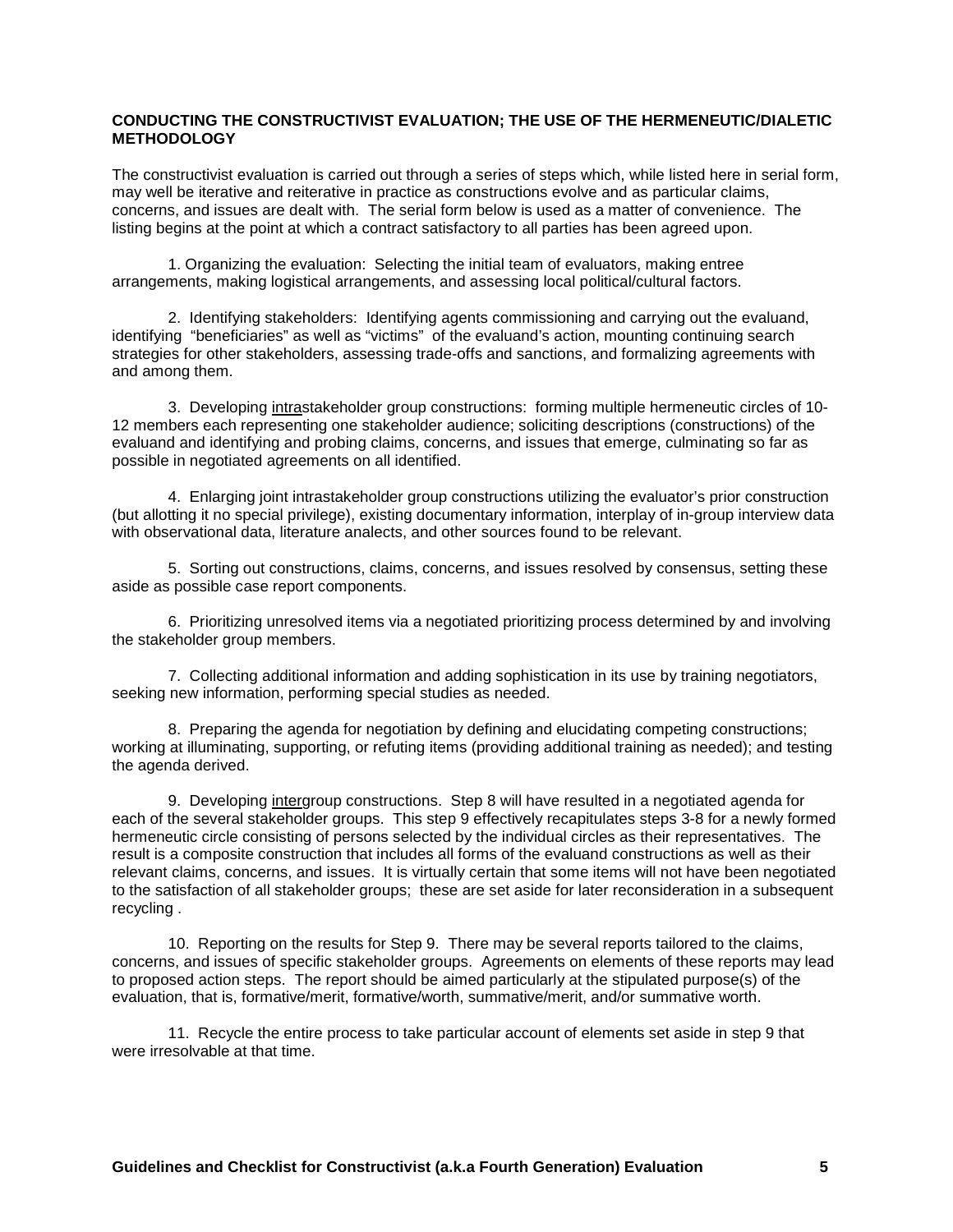# **CONSTRUCTIVIST EVALUATION REPORTS**

The end product of a constructivist evaluation (but never a final product, since it is subject to successive iterations) is the case report. In a sense, a case study is never finished, it is merely due. There may be multiple reports, targeted to specific stakeholder audiences; and they may take many forms, possibly not including what might normally be termed a "technical" report, if such a report is beyond the competence of a stakeholding audience to deal with. The report does not culminate in judgments, conclusions, or recommendations except insofar as these are concurred on by relevant respondent stakeholders.

Instead, the case report is the joint construction that emerges as the result of the hermeneutic/dialectic process. Throughout this process the stakeholders—individually, in similar groups, and across groups are chosen to uncover widely variable viewpoints. They are exposed to new information and new, more sophisticated ways of analysis and interpretation until some level of consensus is reached.

The case report helps the reader realize (in the sense of making real), not only the states of affairs that are believed by stakeholders to exist, but also the underlying motives, feelings, and rationales leading to those beliefs. The case report is characterized by a thick description that not only clarifies the allimportant context but that makes it possible for the reader to experience it vicariously.

The case report must, finally, contain an appendix that describes in detail the methodology followed and makes it possible to judge the extent to which quality criteria (those listed in the following section) are met.

# **CRITERIA FOR ASSESSING THE QUALITY OF CONSTRUCTIVIST EVALUATIONS AND REPORTS**

Standards normally applied in making quality judgments of evaluations, for example, the *Joint Committee Standards* or the *Guiding Principles for Evaluators* of the American Evaluation Association, are inappropriate for constructivist evaluations precisely because they are based upon a fundamentally different theoretical paradigm (as explained in the opening paragraphs of this statement). Two different approaches have been generated to deal with this dilemma; both are useful during the evaluation process as procedural checklists and afterward in assessing the completed evaluation report (product) for quality:

 1. The "parallel" criteria (sometimes called "trustworthiness" or "foundational" criteria). These evolved from an effort to produce criteria more or less parallel to those conventionally used, i.e., internal and external validity, reliability, and objectivity. They are probably most useful, first, in guiding methodological decisions during the evaluation and later in auditing the overall evaluation process (see c and d below). However, their very "parallelism" to positivist tenets renders them less than fully adequate for determining the quality of a constructivist approach. These parallel criteria are (full definitions can be found in *Fourth Generation Evaluation*, pp. 233-43):

 a. Credibility, roughly parallel to internal validity, established by prolonged engagement at the site, persistent observation, peer debriefing (a kind of external critic), negative case analysis (a process of reworking postulated hypotheses), progressive subjectivity (continuous checking of developing constructions against records of constructions that were expected prior to data collection), and (most important) member checks, continuous testing of hypotheses, data, preliminary categories, and interpretations with members of stakeholding audiences.

 b. Transferability, roughly parallel to external validity, established not by the evaluator but by receivers of evaluation reports who make personal judgments of the degree to which findings are sufficiently similar to their own situations (judged from the thick description) to warrant testing for the viability of local application (testing for localization rather than the more usual generalization).

 c. Dependability, roughly parallel to reliability, established through the use of the dependability audit with the assistance of an external auditor, who examines the record of the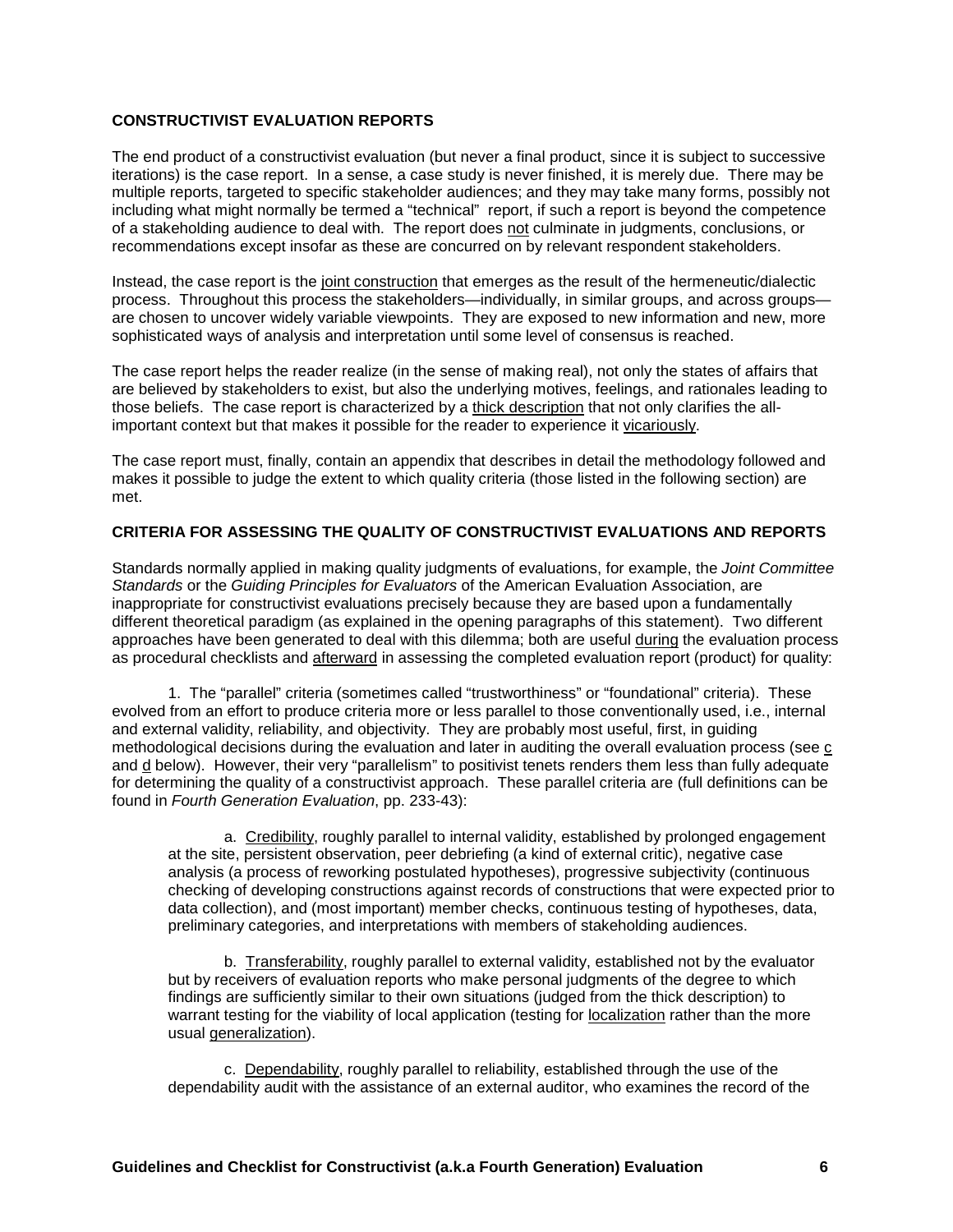inquiry in the way a fiscal auditor examines fiscal records, to determine the methodological decisions made and to understand the reasons for them.

 d. Confirmability, roughly parallel to objectivity, which determines the extent to which constructions, assertions, facts, and data can be traced to their sources, the inspection being done by an external auditor (who may be the same or different from the dependability auditor). The "raw products" and the "processes used to compress them" are inspected and confirmed as appropriate.

 2. The authenticity criteria. Whereas the parallel criteria are embedded in the assumptions of positivism, the authenticity criteria are based directly on the assumptions of constructivism and are responsive to the hermeneutic/dialectic aspects of that paradigm. These criteria are (full definitions can be found in *Fourth Generation Evaluation*, pp. 245-250):

 a. Fairness, determined by an assessment of the extent to which all competing constructions have been accessed, exposed, and taken into account in the evaluation report, that is, in the negotiated emergent construction.

 b. Ontological authenticity, determined by an assessment of the extent to which individual constructions (including those of the evaluator) have become more informed and sophisticated.

 c. Educative authenticity, determined by an assessment of the extent to which individuals (including the evaluator) have become more understanding (even if not more tolerant) of the constructions of others.

 d. Catalytic authenticity, determined by an assessment of the extent to which action (clarifying the focus at issue, moving to eliminate or ameliorate problems, sharpening values) is stimulated and facilitated by the evaluation.

 e. Tactical authenticity, determined by an assessment of the extent to which individuals are empowered to take the action that the evaluation implies or proposes.

Two other observations are appropriate in respect to the quality question. First, the ability of the hermeneutic/dialectic process to act as a powerful source of quality control should not be overlooked. In this process, data inputs are analyzed immediately on receipt. They are "fed back" for comment, elaboration, correction, revision, expansion, or emendation to the very respondents who provided them just a moment before. Those inputs will, furthermore, be incorporated into the joint, collaborative reconstruction that emerges as the process continues. Opportunities for errors to go undetected and/or challenged are very small indeed under those circumstances. It is the immediate and continuing interplay of information that militates against the possibility of noncredible outcomes. It is difficult to maintain false fronts or support deliberate deception when information is subject to continuous and multiple challenges from a variety of stakeholders. The publicly inspectable and inspected nature of the hermeneutic/dialectic process itself prevents much of the kinds of secrecy and information poverty that have characterized client-focused evaluations. And finally, any intent on the part of the evaluator to favor particular stakeholders is at least equally detectable.

Second, for a quality evaluation to result, it is necessary for the evaluator to play a dual (and sometimes conflicting) role: advocate and educator. In virtually every situation the stakeholding audiences will differ greatly in the amount of information they bring to the table; the degree to which they can articulate their existing constructions of the evaluand and the claims, concerns, and issues they experience; and the degree of sophistication they possess in processing new information that emerges, some of which may be highly technical. Furthermore, the hermeneutic/dialectic process itself is not one in which they are well versed; thus, it is incumbent on the evaluator to provide the training (and if necessary, the representation) they need. The required balance between these roles is delicate, and the evaluator will need to exercise great care to avoid bias and favoritism.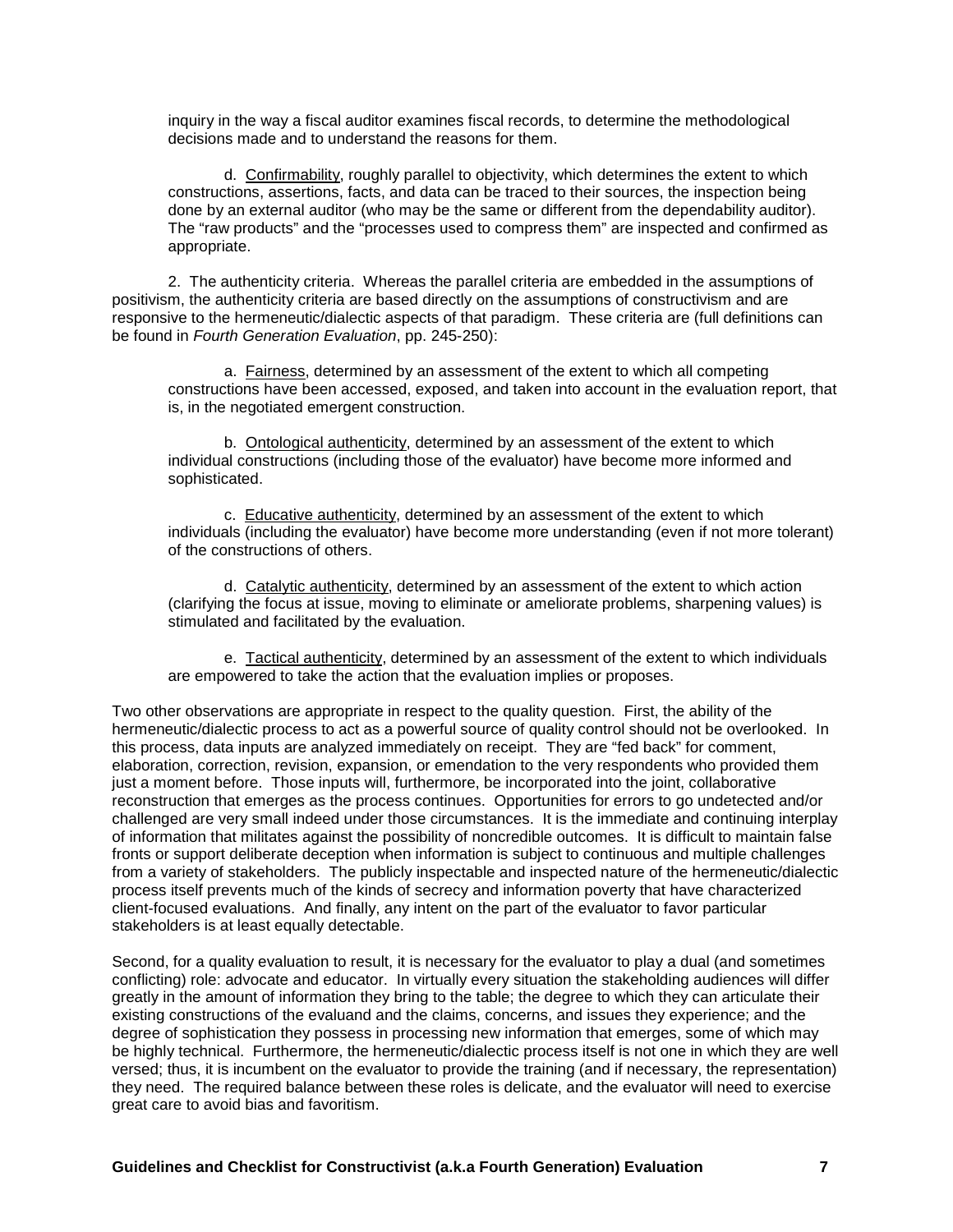# **CODA**

Constructivist evaluation differs in fundamental ways from other forms of evaluation, of which there are many. In *Fourth Generation Evaluation* we described the historical evolution of evaluation practice: a first generation focused on measurement, a second generation focused on description, a third generation focused on judgment, and a fourth generation focused on negotiation (the hermeneutic/dialectic). It is this fourth generation form of evaluation that is the subject of this checklist and set of guidelines, now dubbed constructivist evaluation. We believe this form obviates the major problems of the first three generations: a tendency toward managerialism, that is, an evaluation approach that favors the point of view of the client or funder, that inappropriately saves the manager harmless, and that is disempowering, unfair, and disenfranchising to selected stakeholders; a failure to accommodate value-pluralism; and an overcommitment to the scientific (positivist) paradigm of inquiry.

Constructivist evaluation is a difficult model to adopt. It is highly labor intensive. It is ever-recursive and requires frequent recapitulations. If is often adversarial and confrontational. It is a diffuse process impossible to specify in detail (in design form); hence, its personnel and resource commitments can at best be "guesstimated." It requires the evaluator to play multiple roles which at times may appear to be in conflict. It denies the possibility of reliable generalizations and of determining solutions "that work" everywhere. Yet from a value-oriented view, it is, we think, the best way to evolve viable and acceptable solutions to claims, concerns, and issues widely felt and to the formulation of constructions widely seen to fit, work, demonstrate relevance, and exhibit continuing modifiability. It is one of the more realistic and socially—and politically—sensitive approaches to performing useful—and utilized—evaluations.

# **EVALUATION DEFINED**

Evaluation is one of the three basic forms of disciplined inquiry, the others being research and policy analysis. It is that form of inquiry whose focus is some evaluand (program, process, organization, person, etc.) and which results in "merit" and/or "worth" constructions (judgments) about it. Merit constructions converge on the intrinsic quality of an evaluand, irrespective of the setting in which it may find applications. Worth constructions converge on the extrinsic usefulness or applicability of an evaluand in a concrete local setting. Evaluation of a proposed or developing evaluand is termed "formative," while evaluation of some developed evaluand is termed "summative."

#### **CONSTRUCTIVIST EVALUATION DEFINED**

Constructivist evaluation is that form of evaluation based on the propositions (basic assumptions) undergirding the constructivist paradigm. The constructivist paradigm differs from other knowledge paradigms commonly in use, including the scientific, the artistic, the religious, the legal, and others of similar broad sweep. It is based on three fundamental assumptions, which are commonly termed the ontological, epistemological, and methodological, viz:

The basic ontological assumption of constructivism is relativism, that is, that human (semiotic) sense-making that organizes experience so as to render it into apparently comprehensible, understandable, and explainable form, is an act of construal and is independent of any foundational reality. Under relativism there can be no "objective" truth. This observation should not be taken as an "anything goes" position; see the section on criteria below.

The basic epistemological assumption of constructivism is transactional subjectivism, that is, that assertions about "reality" and "truth" depend solely on the meaning sets (information) and degree of sophistication available to the individuals and audiences engaged in forming those assertions.

The basic methodological assumption of constructivism is hermeneutic-dialecticism, that is, a process by which constructions entertained by the several involved individuals and groups (stakeholders) are first uncovered and plumbed for meaning and then confronted, compared, and contrasted in encounter situations. The first of these processes is the hermeneutic; the second is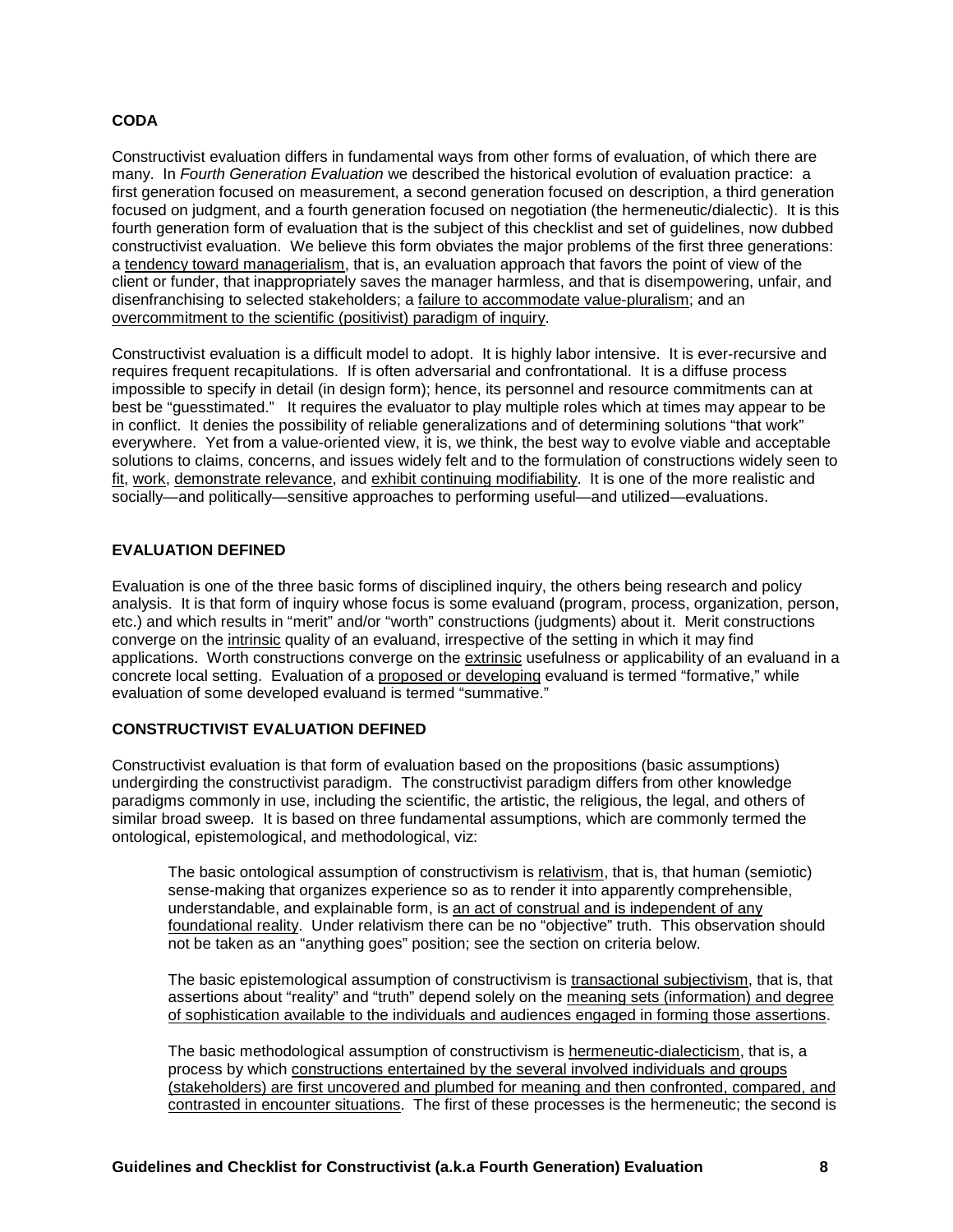the dialectic. See sections on "discovery" and "assimilation" below. Note that this methodological assumption is silent on the subject of methods and, in particular, on the subject of "quantitative" vs. "qualitative" methods. Both types of methods may be and often are appropriate in all forms of evaluative inquiries.

It is not appropriate to "mix and match" paradigms in conducting an evaluation, for example, utilizing both scientific (positivist) and constructivist propositions within the same study. This is not a call for "purity" nor is it intended to be exclusionary. It is simply a caveat that mixing paradigms may well result in nonsense approaches and conclusions.

# **THE TWO PHASES OF CONSTRUCTIVIST EVALUATION: DISCOVERY AND ASSIMILATION**

The discovery phase of constructivist evaluation represents the evaluator's effort to describe "what's going on here," the "here" being the evaluand and its context. The discovery phase may not be needed (or may be needed only minimally) if there is a preexisting construction or constructions relating to the evaluand on which to build (e.g., from a prior evaluation or from a project proposal), that is, some meanings (information) and some level of sophistication in their interpretation are already available. There are many ways in which the discovery question can be answered, depending on what specific relevant and preexisting constructions are brought to the inquiry by the evaluator and by local informants and respondents. Discoveries are themselves semiotic organizations, i.e., mental constructions. CAVEAT: If the preexisting constructions are drawn from sources external to the subject evaluation, and in particular from the professional literature, care must be taken to assess their paradigmatic bases; if those bases are not constructivism, serious disjunctions could easily be overlooked. So, for example, drawing data from a study cast in positivist terms imbues those data with a truth value, a hard and fast character, which in constructivist terms they do not deserve. Within a constructivist framework those same data are seen as variable and transformable, depending on the view of the constructor. To use those positivist data within a constructivist evaluation undermines the essence of the evaluation. Authors of evaluation literature, including evaluation reports, that are based on constructivist principles will almost certainly make their intent plain. In other cases the appearance of key concepts such as generalizability, objectivity, proof, and the like, typical of positivism and other nonconstructivist approaches, may be key signals as to the intent of the author.

The assimilation phase of constructivist evaluation represents the evaluator' s effort to incorporate new discoveries into the existing construction or constructions (or, if the new discovery is sufficiently different from or in conflict with the existing construction or constructions, replacing them) so that the "new" (more informed and sophisticated) construction will fit (subsume older and newer meanings, work (explain what happens), demonstrate relevance (enable the core problems to be resolved, ameliorated, or better defined), and exhibit modifiability (be itself open to change).

Discovery and assimilation are not necessarily sequential processes, but may overlap or be carried out in parallel.

# **THE PROCESS OF CONSTRUCTIVIST EVALUATION: RESPONSIBILITIES OF THE CONSTRUCTIVIST EVALUATOR**

Constructivist evaluation is a process for doing evaluation that meets two conditions: It is organized by the claims, concerns, and issues of stakeholding audiences, and it utilizes the methodology of the constructivist paradigm. Given that mandate, it is possible to list the nine major responsibilities that the constructivist evaluator must discharge. He or she must:

 1. Identify the full array of stakeholders who are at risk by virtue of the stakes they hold in the entity being evaluated. Such stakes may include but not be limited to money, status, power, face, opportunity, or other coin; those stakes are determined by and defined by the stakeholders (in their own terms) and not only by the evaluator or the client seeking the evaluation (although they too are stakeholders and may identify their own stakes and definitions). Negative stakes may include possible exploitation, disempowerment, and disenfranchisement. Stakeholders are entitled to receive and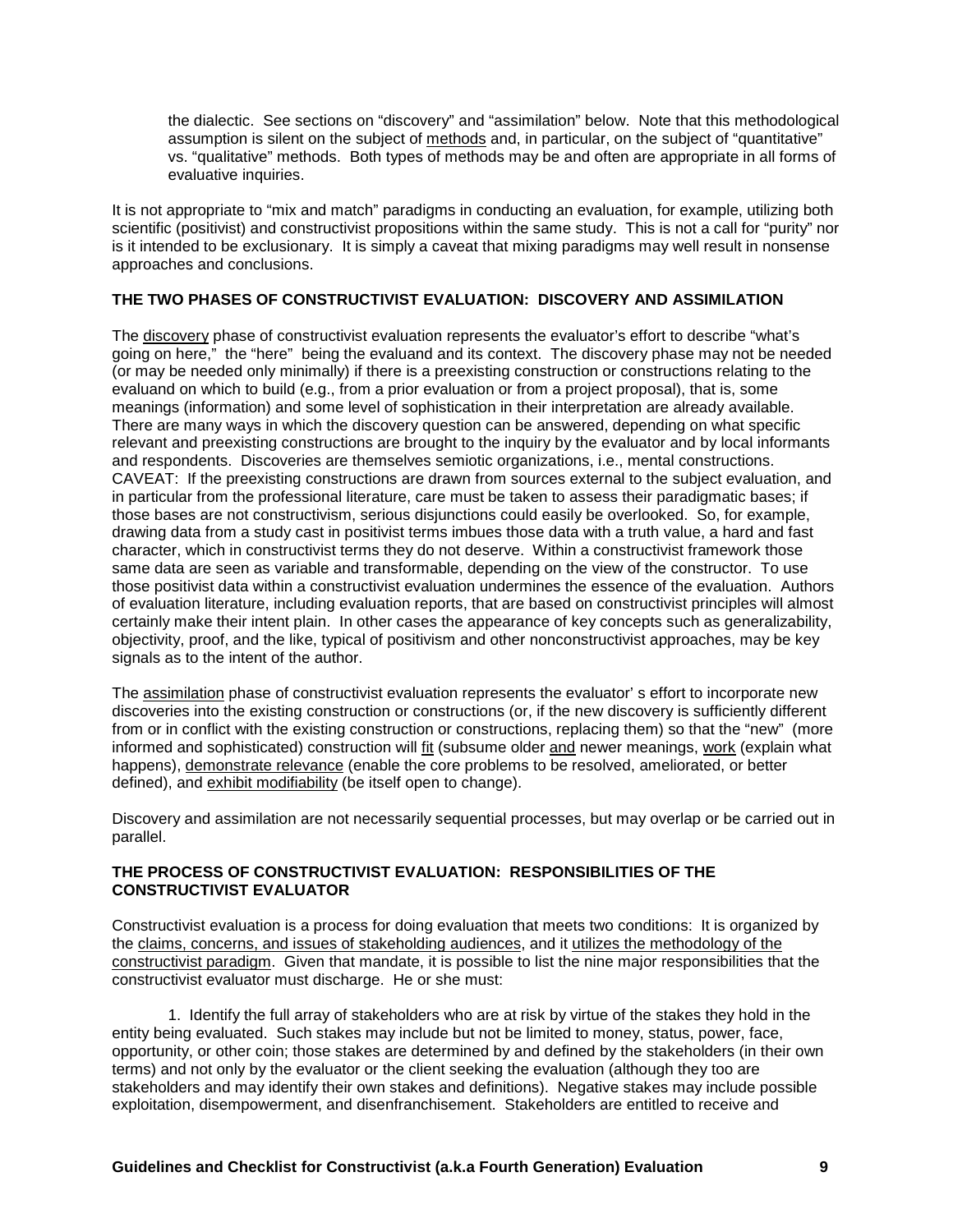evaluate in their own terms all information that the evaluation may disclose. In the subsequent hermeneutic/dialectic process, the several stakes entering into the evaluation mix are assessed and refined in the effort to come as close as possible to negotiated agreement. It is the evaluator's responsibility to seek out all stakeholders, including even those who may wish to maintain low visibility or to absent themselves entirely.

 2. Elicit from the stakeholder groups their constructions about the form and process of the evaluand and the range of claims, concerns, and issues they wish to raise in relation to it. The initial list may be rearranged, deleted, or have additions made as the evaluation proceeds.

 3. Provide a context and a methodology (the hermeneutic/dialectic) through which different constructions of the evaluand, and different claims, concerns, and issues, can be understood, subjected to critique, and taken into account. The process is first carried out within specific stakeholder groups; then the products of these intragroup negotiations (defined constructions, claims, concerns, and issues) are further negotiated in hermeneutic circles that cut across stakeholder groups, if necessary, in dialogic, adversarial, or confrontational settings.

 4. Generate consensus with respect to as many constructions, and their related claims, concerns, and issues, as possible. Consensus should first be sought on an intragroup basis and then on an intergroup basis. If consensus can be achieved with respect to an item, it can be eliminated from further discussion, but retained for further action (and inclusion in the evaluation report) if there is agreement on that action.

 5. Prepare an agenda for negotiation on items about which there is no, or incomplete, consensus. Failure to reach consensus implies the continuation of competing constructions, which disjunction(s) can be ameliorated only through the introduction of new information or an increase in the level of analytic sophistication. The evaluator's task is to identify the information needed. Because more information may be required than it is possible to obtain, given time and/or resource constraints, the evaluator must devise some means (preferably also through a hermeneutic/dialectic process) for prioritizing the unresolved items. Stakeholder inputs are essential in this determination, lest this need be taken as an opportunity to disempower selected stakeholders.

 6. Collect and provide the information called for in the agenda for negotiation. The provision of needed information cannot be guaranteed, but the evaluator must make every good faith effort to do so. Further, if stakeholders lack the sophistication to deal with obtained information, training must be provided, arranged by the evaluator.

 7. Establish and mediate a forum of stakeholder representatives in which negotiation can take place. Unresolved differences in constructions, as well as unresolved claims, concerns, and issues, are reviewed in light of the new information and/or level of sophistication, in the hope that their number can be reduced. It is likely that some items will remain unresolved, thereby setting the stage for another, later round of evaluation activity. Outcomes of this forum must include action steps if the negotiation is to be regarded as successful.

 8. Develop a report, probably several targeted reports, that communicate to each stakeholder group any consensus on constructions and any resolutions regarding the claims, concerns, and issues that they have raised (as well as those raised by other groups that appear relevant to that group). The most useful form for such report(s) is the case study, which may provide the vicarious experience needed to influence stakeholder constructions. (See below for additional observations on the reporting process.)

 9. Recycle the evaluation to take up still unresolved constructions and their attendant claims, concerns, and issues. New aspects may be explored that have emerged on the basis of the first-round evaluation. Constructivist evaluations are never completed; they pause until a further need or opportunity for review and reassessment emerges.

# **CONTRACTING FOR A CONSTRUCTIVIST EVALUATION**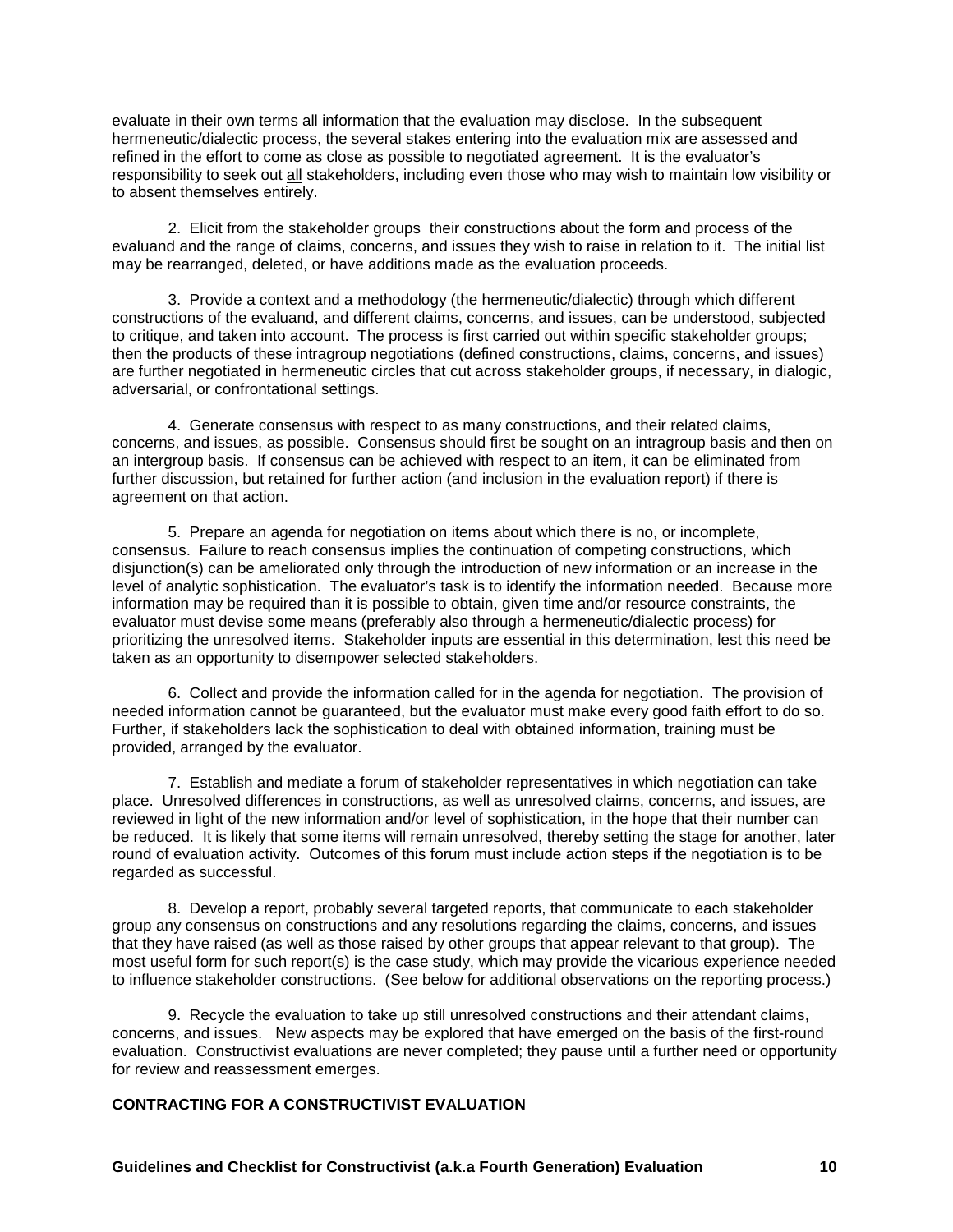It is prudent to initiate a contract for an evaluation of any sort, but especially so for a constructivist evaluation, since this form is neither widely known nor commonly understood. A contract should be drawn that protects both the client from evaluator misrepresentation or malpractice and the evaluator from client misunderstanding or misexpectation. Such a contract should cover the following points at a minimum (other stipulations may be added as seems appropriate in the actual situation).

 1. Identification of the client or sponsor of the evaluation. Stakeholders in an evaluation are entitled to know who the client or sponsor is since that position clearly represents a priori power and vested interests.

 2. Identification of the evaluand (the entity to be evaluated). The construction held by the client or sponsor is at best an initial form that is likely to evolve into a series or progression of constructions that emerge.

 3. A statement of purpose for the evaluation: formative/merit, formative/worth, summative/merit, summative/worth, or some combination of these forms.

 4. A statement of agreement from the client or sponsor particularly, but also from stakeholder groups, to adhere to the "Conditions for a Productive Hermeneutic/Dialectic." These include a commitment from all parties to work from a position of integrity (always recalling that false commitments can be and sometimes are made), minimal competence on the part of all parties to communicate (a condition that may exclude children, the mentally handicapped, and psychotic or self-deluded personalities), a willingness to share power, a willingness to consider change, a willingness to reconsider one's own value positions, and a willingness to commit the time and energy needed.

 5. A statement of intent from the evaluator with respect to stakeholding audiences. If stakeholder claims, concerns, and issues (including those of the client or sponsor) are to serve as the focus for the evaluation, it is clearly necessary to identify, seek out, and involve all relevant stakeholders. The search for stakeholders should continue throughout the period of the evaluation, since it is highly unlikely that all stakeholders will be known at the onset of the evaluation. Some stakeholders may refuse to participate, for example, because they fear to make their positions known because of retaliation from more powerful groups. In those cases the evaluator must make every effort to construct their likely positions from whatever sources may be available, e.g., other knowledgeable informants, existing documents, residues from earlier actions such as legal cases, and the like.

 6. A brief description of the methodology to be used. The contract should also note and make provision for an emergent evaluation design, particularly since clients are likely to assume that an a priori and thereafter fixed design can be devised. The hermeneutic/dialectic methodology employed in constructivist evaluations clearly militates against that possibility.

 7. A guarantee of access to records, documents, and respondents. This guarantee must take account of legal protections where they exist and must provide for procedures to be followed in the event that access becomes blocked.

 8. A statement of the evaluator's intent to guarantee confidentiality and anonymity of information sources insofar as that can be legally accomplished. It should be noted that an evaluator does not enjoy special privilege as does, for example, an attorney, clergyman, or physician.

 9. A description of the reporting modes to be utilized. The case report is the preferred mode. The purposes of the case report include providing thick description, giving vicarious experience, serving as a metaphoric springboard (a form of naturalistic generalization), and challenging constructions of various stakeholders in ways that lead to reassessment and reconstruction. Reports must be freely available to all stakeholder groups, and the evaluator must take the responsibility to explicate reports for those stakeholders who may lack the background, information, or sophistication to deal with them.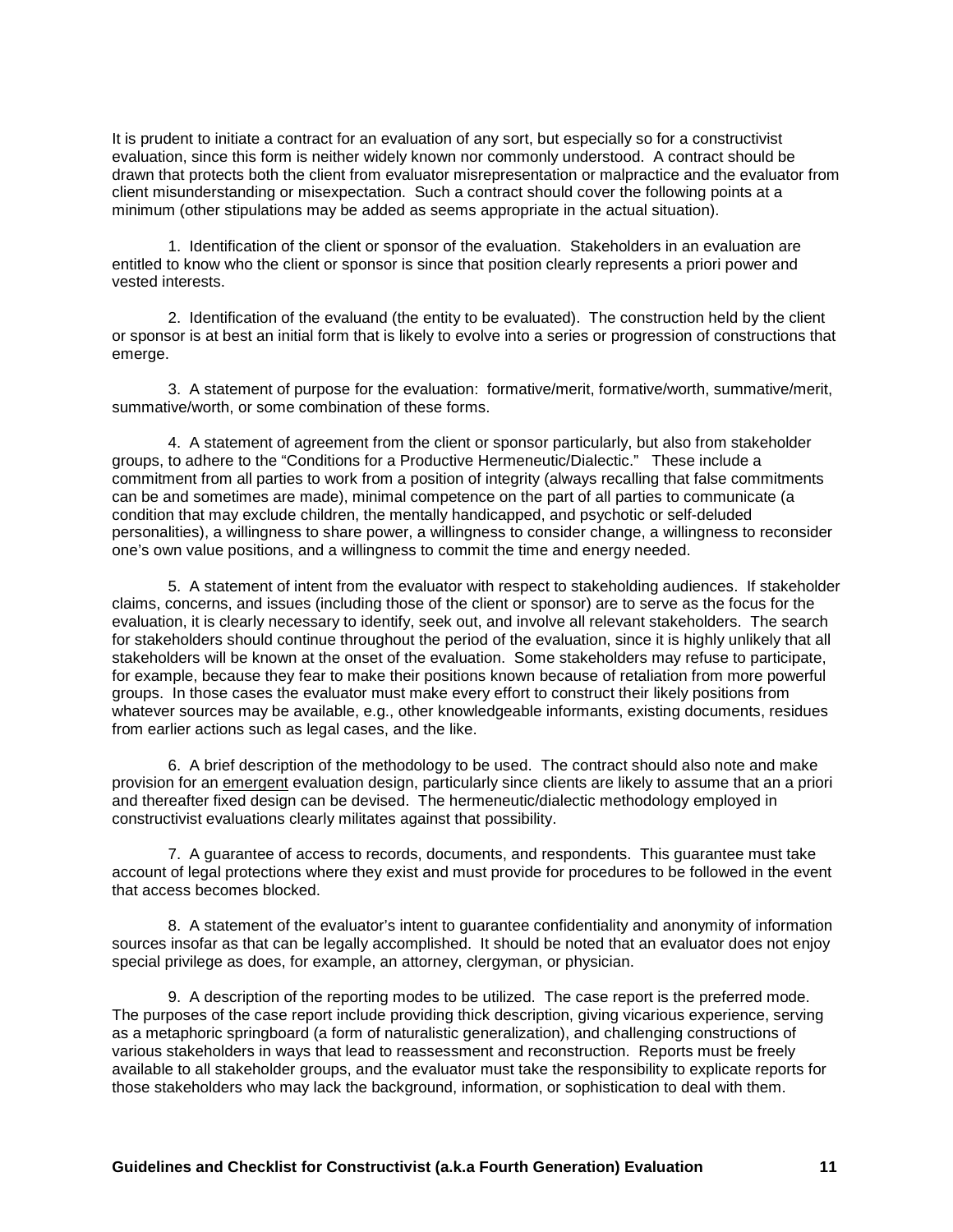10. A listing of technical specifications, including the names and background of the agents who will carry out the evaluation (allowing for additions and deletions as may be required), a tentative schedule (not a design), a budget (at all stages a good faith "best estimate"), and a listing of likely products.

#### **CONDUCTING THE CONSTRUCTIVIST EVALUATION; THE USE OF THE HERMENEUTIC/DIALETIC METHODOLOGY**

The constructivist evaluation is carried out through a series of steps which, while listed here in serial form, may well be iterative and reiterative in practice as constructions evolve and as particular claims, concerns, and issues are dealt with. The serial form below is used as a matter of convenience. The listing begins at the point at which a contract satisfactory to all parties has been agreed upon.

 1. Organizing the evaluation: Selecting the initial team of evaluators, making entree arrangements, making logistical arrangements, and assessing local political/cultural factors.

 2. Identifying stakeholders: Identifying agents commissioning and carrying out the evaluand, identifying "beneficiaries" as well as "victims" of the evaluand's action, mounting continuing search strategies for other stakeholders, assessing trade-offs and sanctions, and formalizing agreements with and among them.

 3. Developing intrastakeholder group constructions: forming multiple hermeneutic circles of 10- 12 members each representing one stakeholder audience; soliciting descriptions (constructions) of the evaluand and identifying and probing claims, concerns, and issues that emerge, culminating so far as possible in negotiated agreements on all identified.

 4. Enlarging joint intrastakeholder group constructions utilizing the evaluator's prior construction (but allotting it no special privilege), existing documentary information, interplay of in-group interview data with observational data, literature analects, and other sources found to be relevant.

 5. Sorting out constructions, claims, concerns, and issues resolved by consensus, setting these aside as possible case report components.

 6. Prioritizing unresolved items via a negotiated prioritizing process determined by and involving the stakeholder group members.

 7. Collecting additional information and adding sophistication in its use by training negotiators, seeking new information, performing special studies as needed.

 8. Preparing the agenda for negotiation by defining and elucidating competing constructions; working at illuminating, supporting, or refuting items (providing additional training as needed); and testing the agenda derived.

 9. Developing intergroup constructions. Step 8 will have resulted in a negotiated agenda for each of the several stakeholder groups. This step 9 effectively recapitulates steps 3-8 for a newly formed hermeneutic circle consisting of persons selected by the individual circles as their representatives. The result is a composite construction that includes all forms of the evaluand constructions as well as their relevant claims, concerns, and issues. It is virtually certain that some items will not have been negotiated to the satisfaction of all stakeholder groups; these are set aside for later reconsideration in a subsequent recycling .

 10. Reporting on the results for Step 9. There may be several reports tailored to the claims, concerns, and issues of specific stakeholder groups. Agreements on elements of these reports may lead to proposed action steps. The report should be aimed particularly at the stipulated purpose(s) of the evaluation, that is, formative/merit, formative/worth, summative/merit, and/or summative worth.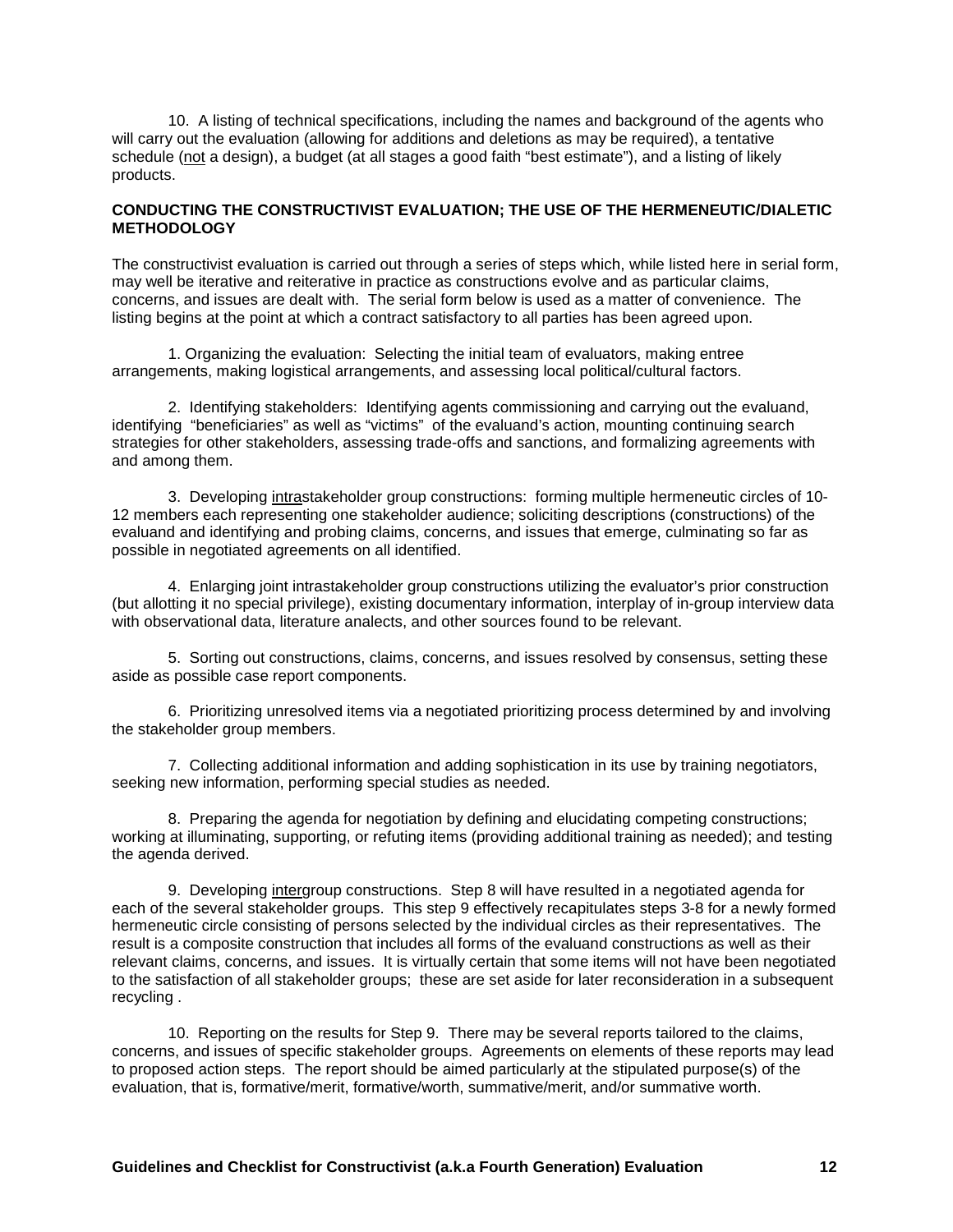11. Recycle the entire process to take particular account of elements set aside in step 9 that were irresolvable at that time.

#### **CONSTRUCTIVIST EVALUATION REPORTS**

The end product of a constructivist evaluation (but never a final product, since it is subject to successive iterations) is the case report. In a sense, a case study is never finished, it is merely due. There may be multiple reports, targeted to specific stakeholder audiences; and they may take many forms, possibly not including what might normally be termed a "technical" report, if such a report is beyond the competence of a stakeholding audience to deal with. The report does not culminate in judgments, conclusions, or recommendations except insofar as these are concurred on by relevant respondent stakeholders.

Instead, the case report is the joint construction that emerges as the result of the hermeneutic/dialectic process. Throughout this process the stakeholders—individually, in similar groups, and across groups are chosen to uncover widely variable viewpoints. They are exposed to new information and new, more sophisticated ways of analysis and interpretation until some level of consensus is reached.

The case report helps the reader realize (in the sense of making real), not only the states of affairs that are believed by stakeholders to exist, but also the underlying motives, feelings, and rationales leading to those beliefs. The case report is characterized by a thick description that not only clarifies the allimportant context but that makes it possible for the reader to experience it vicariously.

The case report must, finally, contain an appendix that describes in detail the methodology followed and makes it possible to judge the extent to which quality criteria (those listed in the following section) are met.

#### **CRITERIA FOR ASSESSING THE QUALITY OF CONSTRUCTIVIST EVALUATIONS AND REPORTS**

Standards normally applied in making quality judgments of evaluations, for example, the *Joint Committee Standards* or the *Guiding Principles for Evaluators* of the American Evaluation Association, are inappropriate for constructivist evaluations precisely because they are based upon a fundamentally different theoretical paradigm (as explained in the opening paragraphs of this statement). Two different approaches have been generated to deal with this dilemma; both are useful during the evaluation process as procedural checklists and afterward in assessing the completed evaluation report (product) for quality:

 1. The "parallel" criteria (sometimes called "trustworthiness" or "foundational" criteria). These evolved from an effort to produce criteria more or less parallel to those conventionally used, i.e., internal and external validity, reliability, and objectivity. They are probably most useful, first, in guiding methodological decisions during the evaluation and later in auditing the overall evaluation process (see c and d below). However, their very "parallelism" to positivist tenets renders them less than fully adequate for determining the quality of a constructivist approach. These parallel criteria are (full definitions can be found in *Fourth Generation Evaluation*, pp. 233-43):

 a. Credibility, roughly parallel to internal validity, established by prolonged engagement at the site, persistent observation, peer debriefing (a kind of external critic), negative case analysis (a process of reworking postulated hypotheses), progressive subjectivity (continuous checking of developing constructions against records of constructions that were expected prior to data collection), and (most important) member checks, continuous testing of hypotheses, data, preliminary categories, and interpretations with members of stakeholding audiences.

 b. Transferability, roughly parallel to external validity, established not by the evaluator but by receivers of evaluation reports who make personal judgments of the degree to which findings are sufficiently similar to their own situations (judged from the thick description) to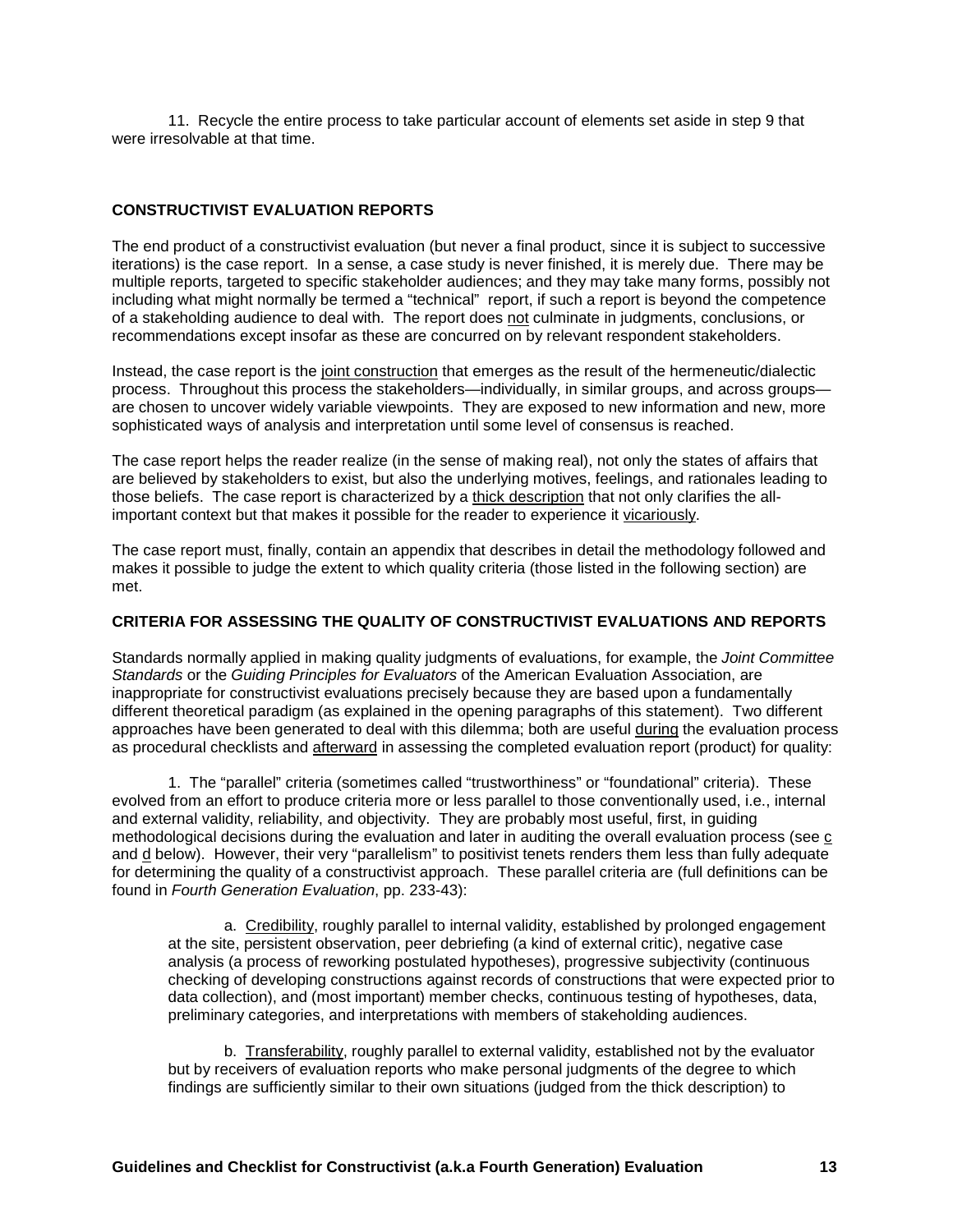warrant testing for the viability of local application (testing for localization rather than the more usual generalization).

 c. Dependability, roughly parallel to reliability, established through the use of the dependability audit with the assistance of an external auditor, who examines the record of the inquiry in the way a fiscal auditor examines fiscal records, to determine the methodological decisions made and to understand the reasons for them.

 d. Confirmability, roughly parallel to objectivity, which determines the extent to which constructions, assertions, facts, and data can be traced to their sources, the inspection being done by an external auditor (who may be the same or different from the dependability auditor). The "raw products" and the "processes used to compress them" are inspected and confirmed as appropriate.

 2. The authenticity criteria. Whereas the parallel criteria are embedded in the assumptions of positivism, the authenticity criteria are based directly on the assumptions of constructivism and are responsive to the hermeneutic/dialectic aspects of that paradigm. These criteria are (full definitions can be found in *Fourth Generation Evaluation*, pp. 245-250):

 a. Fairness, determined by an assessment of the extent to which all competing constructions have been accessed, exposed, and taken into account in the evaluation report, that is, in the negotiated emergent construction.

 b. Ontological authenticity, determined by an assessment of the extent to which individual constructions (including those of the evaluator) have become more informed and sophisticated.

 c. Educative authenticity, determined by an assessment of the extent to which individuals (including the evaluator) have become more understanding (even if not more tolerant) of the constructions of others.

 d. Catalytic authenticity, determined by an assessment of the extent to which action (clarifying the focus at issue, moving to eliminate or ameliorate problems, sharpening values) is stimulated and facilitated by the evaluation.

 e. Tactical authenticity, determined by an assessment of the extent to which individuals are empowered to take the action that the evaluation implies or proposes.

Two other observations are appropriate in respect to the quality question. First, the ability of the hermeneutic/dialectic process to act as a powerful source of quality control should not be overlooked. In this process, data inputs are analyzed immediately on receipt. They are "fed back" for comment, elaboration, correction, revision, expansion, or emendation to the very respondents who provided them just a moment before. Those inputs will, furthermore, be incorporated into the joint, collaborative reconstruction that emerges as the process continues. Opportunities for errors to go undetected and/or challenged are very small indeed under those circumstances. It is the immediate and continuing interplay of information that militates against the possibility of noncredible outcomes. It is difficult to maintain false fronts or support deliberate deception when information is subject to continuous and multiple challenges from a variety of stakeholders. The publicly inspectable and inspected nature of the hermeneutic/dialectic process itself prevents much of the kinds of secrecy and information poverty that have characterized client-focused evaluations. And finally, any intent on the part of the evaluator to favor particular stakeholders is at least equally detectable.

Second, for a quality evaluation to result, it is necessary for the evaluator to play a dual (and sometimes conflicting) role: advocate and educator. In virtually every situation the stakeholding audiences will differ greatly in the amount of information they bring to the table; the degree to which they can articulate their existing constructions of the evaluand and the claims, concerns, and issues they experience; and the